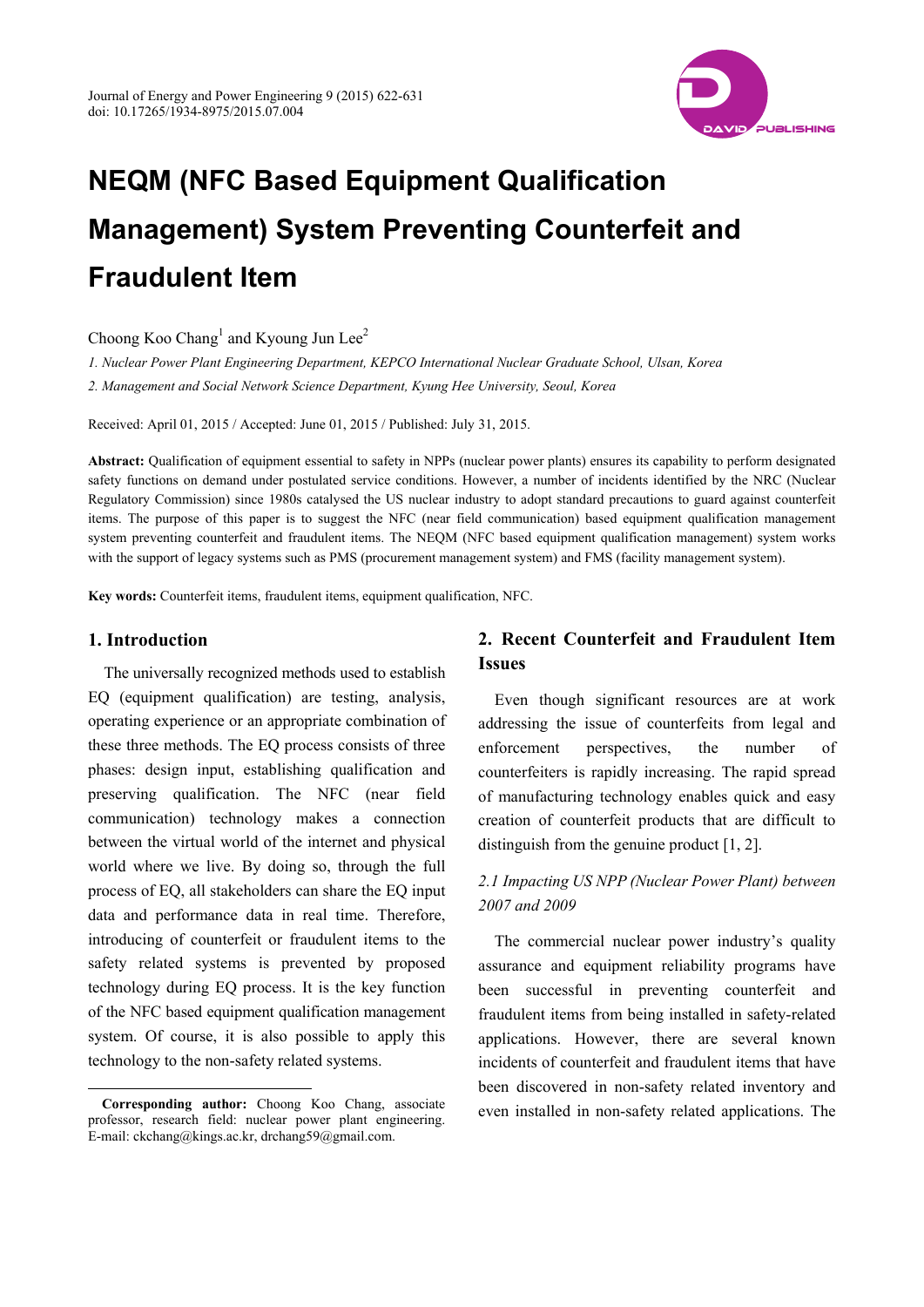impacts on US nuclear power plants between 2007 and 2009 are as follows [1]:

(1) counterfeit ladish valves installed in non-safety related systems and stocked in several plants;

(2) incorrectly identified Flowserve valves;

(3) counterfeit electrolytic capacitors identified during receipt inspection;

(4) counterfeit integrated circuit installed in a portal monitor identified when the monitor failed calibration attempts;

(5) suspected counterfeit square D breakers in stock at several plants;

(6) counterfeit globe fire sprinklers with fraudulent UL (Underwriters Laboratory), incorporated label.

# *2.2 Examples of Counterfeit and Fraudulent Items Supplied to Nuclear Power Plants in Korea*

All parts supplied for use in the reactors require quality and safety certificates from testing companies. Nevertheless, it turned out that, 587 parts in 34 categories used for nuclear reactors including Hanwool (Uljin) 3, 4 and Hanbit (Younggwang) 3, 4, 5, 6 were supplied based on forged qualification documents. Further inspection after the parade of shutdowns found 694 more parts in 12 categories with fake warranties used in Hanbit 5 and 6 to put off their reactivation [3, 4].

The details of crime will be turned out after the prosecutor's investigating is finished. In the meantime, the corruption cases can be classified into as followings according to the report of mass media:

(1) contract with an unlicensed contractor;

(2) pass the counterfeit item during acceptance test;

(3) supply fraudulent item to meet supply schedule;

(4) instigate fraudulent item because qualification process costs too much and requires too much time.

# **3. Equipment Qualification Concept**

# *3.1 Basic Concepts for Equipment Qualification*

IAEA (International Atomic Energy Agency) safety standard series No.SSR-2/1, Safety of Nuclear Power Plant [5] states:

"A qualification program for items important to safety shall be implemented to verify that items important to safety at a nuclear power plant are capable of performing their intended functions when necessary, and in the prevailing environmental conditions, throughout their design life, with due account taken of plant conditions during maintenance and testing."

IEC (International Electrotechnical Commission)-60780 as guidance for the qualification of electrical equipment states:

"This (qualification) program shall include qualification prior to initial equipment installation and subsequent requalification or replacement during the life of the plant as appropriate to demonstrate continuous fulfillment of performance requirements.

The methods of qualification are:

(1) performance of a type test on equipment representative of that to be supplied;

(2) performance of an actual test on the supplied equipment;

(3) application of pertinent past experience in similar applications;

(4) analysis based on reasonable engineering extrapolation of test data or operating experience under pertinent conditions.

The foregoing methods of qualification shall be used in combination as necessary...."

Assurance that safety equipment will perform when required throughout the equipment's installed life is provided by EQ and supporting activities ensuring that, the qualification conclusions continue to be applied to installed safety equipment. EQ is defined as the generation and maintenance of evidence to ensure that, safety equipment will operate on demand to meet safety system performance requirements [6].

## *3.2 PIEs (Postulated Initiating Events)*

EQ should be established for the service conditions,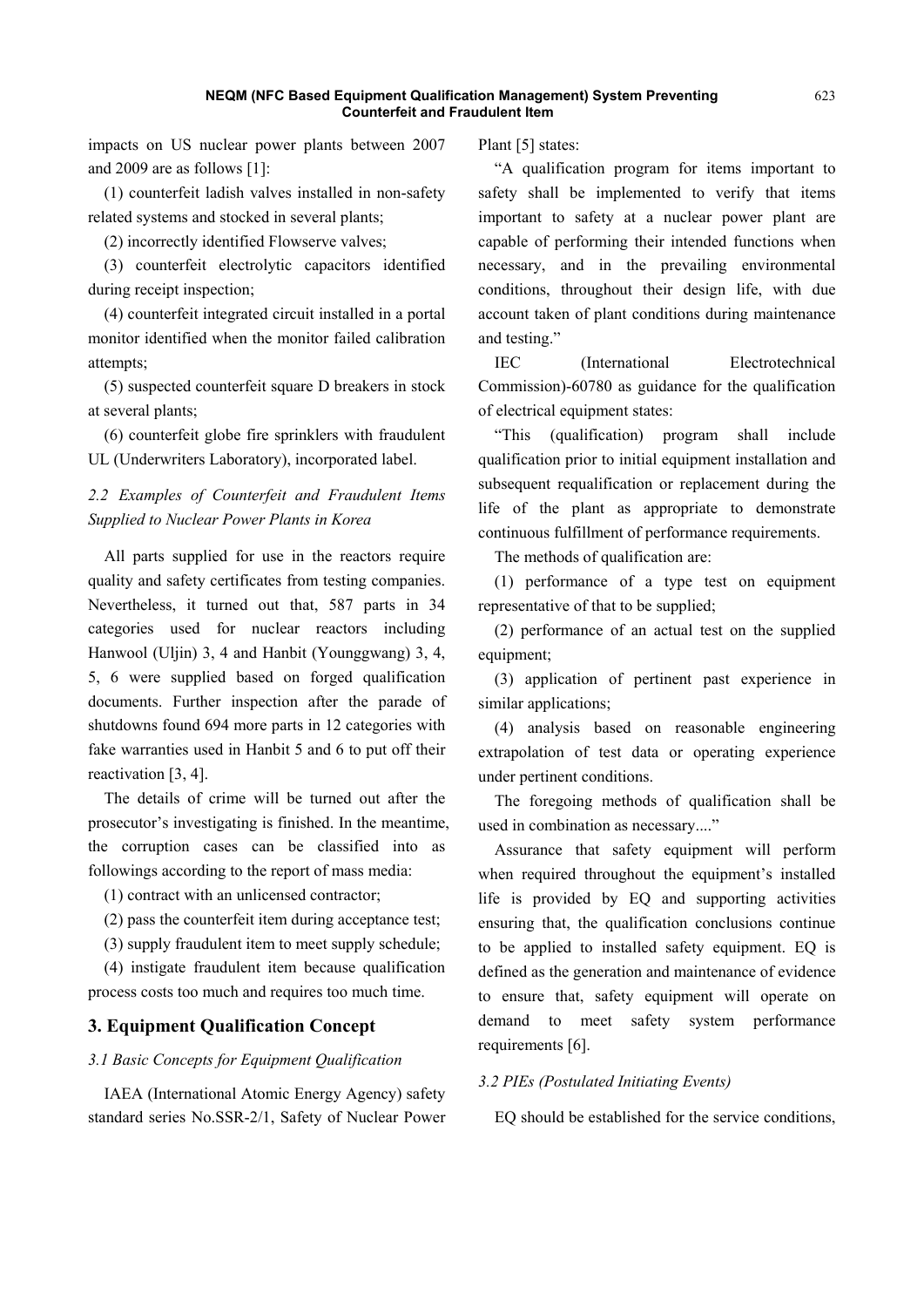including both normal operation and an appropriate set of PIEs [5, 7]. If the plant and its safety equipment can perform required safety functions while exposed to the effects of these PIEs, then it is assumed that, other similar but less severe events can also be accommodated. The most severe of the PIEs are termed DBAs (design basis accidents). PIEs include events expected to occur occasionally (e.g., loss of off-site electrical power) and others which ought not to occur but are theoretically possible, such as a large break LOCA (loss of coolant accident).

## *3.3 Selecting Appropriate Qualification Methods*

Test, analysis, operating experience and combinations of these methods may be applied in a variety of ways to establish qualification. Type testing, as the principal qualification method, is the technically preferred method. Accordingly, this paper is focusing on the EQ process by type test. Type testing can rarely be applied to equipment without some analysis to address material, design, manufacturing or application differences between the tested and the installed items [8].

# *3.4 Seismic Qualification*

As for the harsh conditions associated with LOCAs and HELBs (high energy line breaks), formalized qualification is generally required to establish equipment performance during seismic events [8]. The seismic qualification of equipment should demonstrate equipment's ability to perform its safety function during and after the time, it is subjected to the forces resulting from one SSE (safety shutdown earthquake). In addition, the equipment must withstand the effects of a number of OBE (operation base earthquake) prior to the application of an SSE. The most commonly used methods for seismic qualification are grouped into four general categories that:

(1) predict the equipment's performance by analysis;

(2) test the equipment under simulated seismic conditions;

(3) qualify the equipment by a combination of test and analysis;

(4) qualify the equipment through the use of experience data.

The choice should be based on the practicality of the method for the type, size, shape and complexity of the equipment configuration, whether the safety function can be assessed in terms of operability or structural integrity alone, and the reliability of the conclusions. Equipment being qualified must demonstrate that, it can perform its safety function during and after an earthquake. The required safety function depends not only on the equipment itself but also on the system and plant in which it is intended to function [9].

## *3.5 QA (Quality Assurance)*

Appropriate QA measures should be applied to activities affecting qualification. These activities include, but are not limited to, equipment design, procurement, qualification, production quality control, application engineering, shipping, storage, installation, maintenance and periodic testing. The various types of organization and personnel performing EQ related activities include equipment manufacturers; material and parts suppliers; testing laboratories; EQ and equipment engineers; safety systems analysts; and equipment installation, operation and maintenance personnel [8].

## *3.6 Documentation and EQ File*

Documented evidence of qualification needs to be available in an auditable form for the life of the plant. These records need to be organized in an understandable and traceable manner. The records need to be in a form allowing verification by competent personnel other than those establishing the qualification. The course of reasoning has to show that, the result is a consequence of the available assumptions and data.

When EQ is established under a formal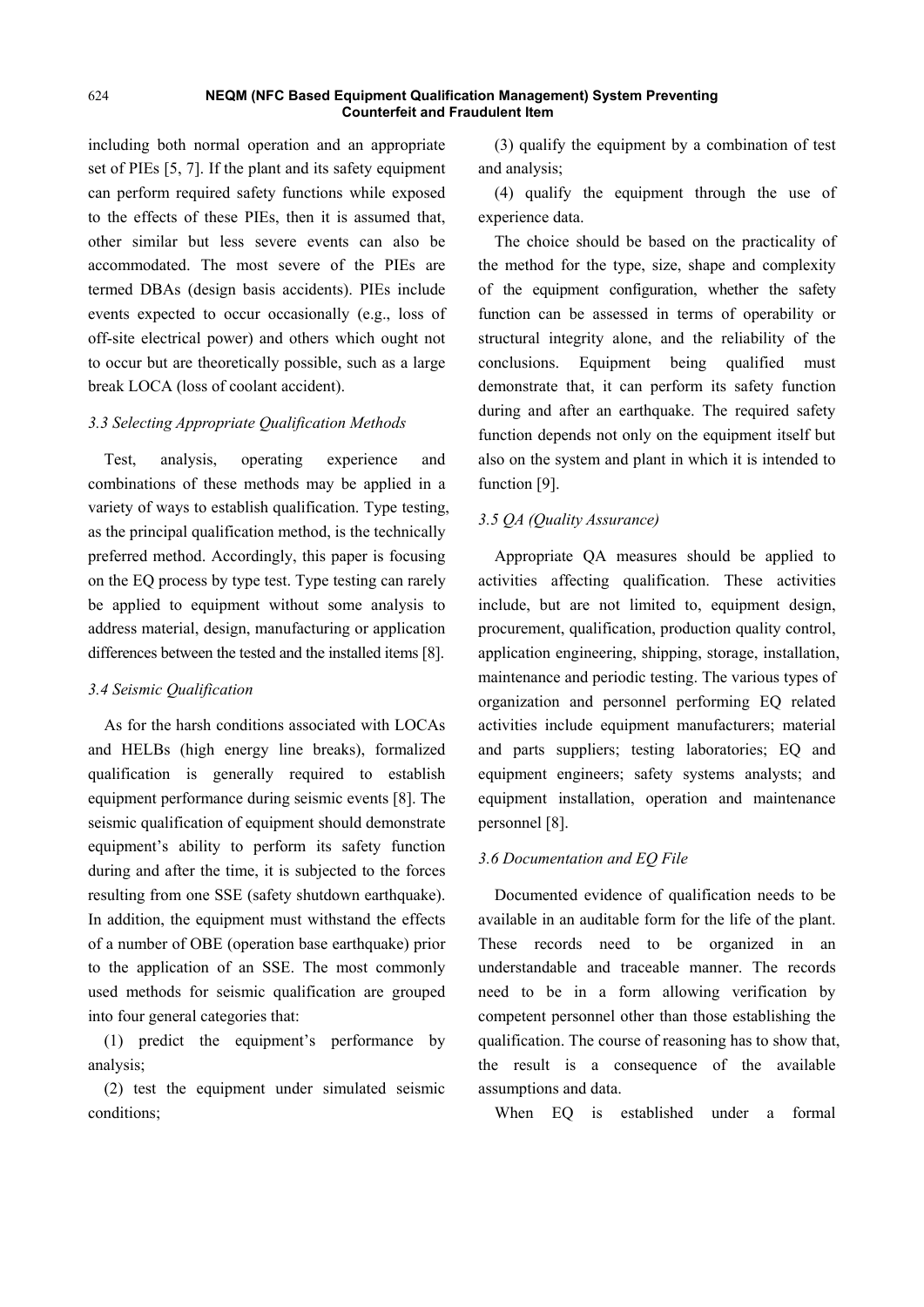qualification program, most countries require the information used to establish qualification to be contained in, or referenced by, an EQ file. In many countries, each utility is responsible for establishing and maintaining an NPP site specific EQ file. In other countries, such as France, an EQ file applicable to various NPPs is maintained in a central location. The EQ file contents will vary according to the specific methods used to establish qualification. The file records should include:

(1) relevant details of the qualified equipment;

(2) qualification (test, analysis and operating experience) data;

(3) how the qualification data are synthesized to establish qualification;

(4) similarity between the qualified equipment and installed equipment and spare parts.

These documents are the basis for controlling the qualification established. The documents may be in paper or electronic format. Producing these documents, typically, requires a QA plan and procedures for review, approval and issuing of documents. In addition, retention periods of documents should be

established. Where databases form part of the documentation process, ownership and change control of the databases should also be established [4].

# **4. Current Equipment Qualification Process and Problems**

# *4.1 EQ Process*

The EQ process consists of three phases: design input, establishing qualification and preserving qualification. These three phases and the relationship of activities within each phase are illustrated in Fig. 1.

The information needed before EQ can be established for specific plant applications is provided in the design input phase. That information is developed by evaluating plant safety analysis, plant and system design criteria, operating and emergency procedures and equipment designs.

The establishing EQ phase involves all activities necessary to establish as shown in Fig. 1. If any, EQ critical equipment installation, operation, maintenance, replacement or modification activities should be identified. If plant modifications are required in order to establish EQ they also should be identified.



**Fig. 1 EQ process.** 

EQ process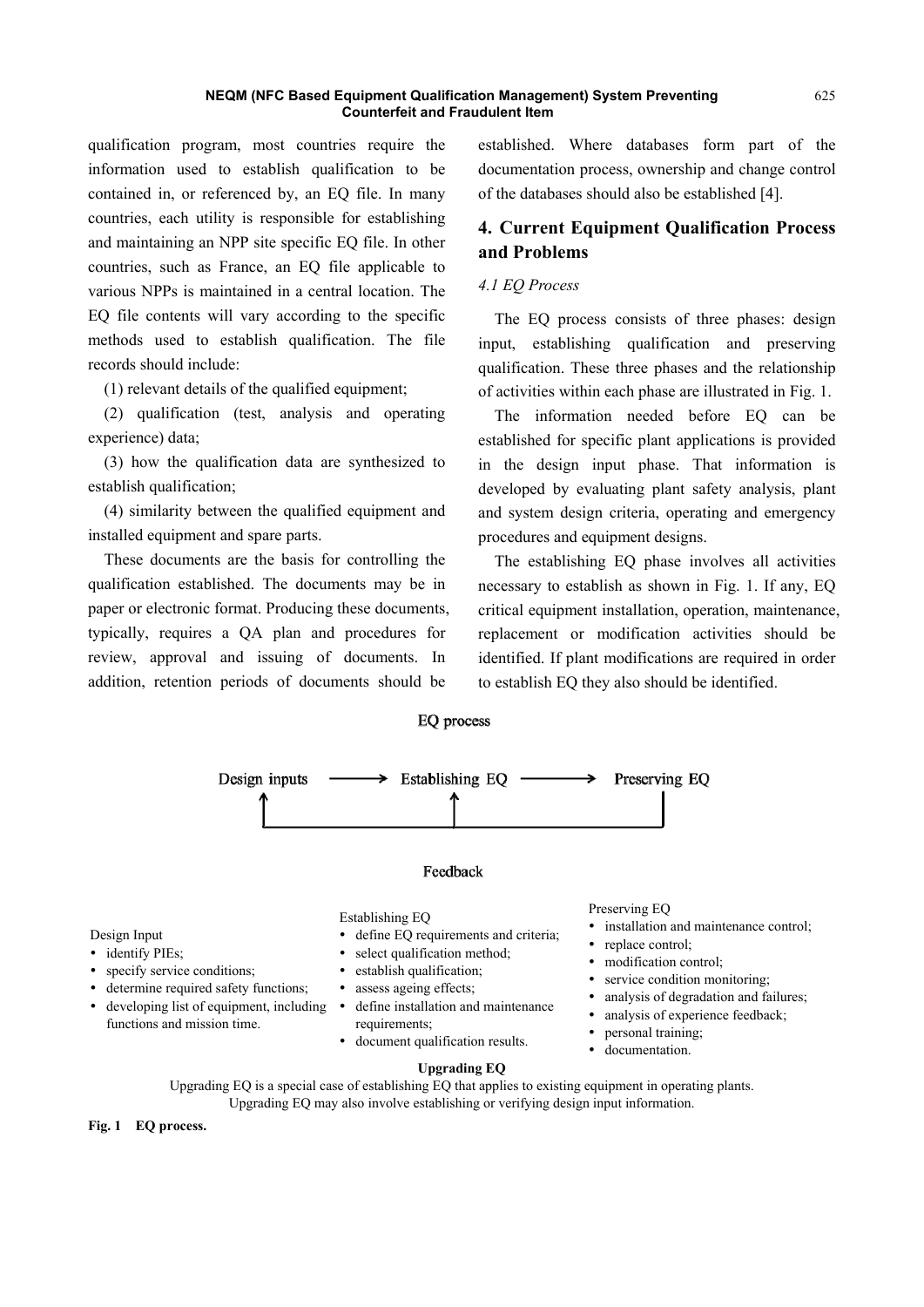#### **NEQM (NFC Based Equipment Qualification Management) System Preventing Counterfeit and Fraudulent Item**

To reflect the requirements and limitations identified when EQ was established, a number of NPP activities have to be implemented and controlled that, throughout the NPP lifetime each installed item of equipment, after EQ is established. It is the preserving EQ phase. The preserving EQ phase involves equipment installation and maintenance, replacement equipment and spare parts procurement, plant and equipment modifications, monitoring of equipment condition and so on.

## *4.2 Problems Raised in the EQ Process*

As mentioned in the Sections 2.6 and 3.1, many documents are developed and controlled during EQ process. The essential elements of equipment qualification include the followings:

(1) equipment specification including definition of the safety function(s);

(2) acceptance criteria;

(3) description of the service conditions, including applicable design basis events and their duration;

(4) qualification program plan;

(5) implementation of the plan;

(6) documentation demonstrating successful qualification, including maintenance activities required to maintain qualification.

Plant owner requests to A/E (architect engineering) company to prepare EQ requirements with equipment specification (Fig. 2). Equipment supplier prepares Qualification Program Plan according to the equipment specification. A Qualification Program Plan shall define tests, inspections, performance evaluation, acceptance criteria and required analysis to demonstrate that, when called upon, the equipment can perform its specified safety function(s). The required elements of the program plan shall include aging, qualified life objective, margin, maintenance, acceptance criteria as a minimum.

Upon the approval of the Qualification Program Plan by A/E, suppler sends the equipment to be qualified to the authorized test agency with the



**Fig. 2 EQ organization and functions.** 

Qualification Program Plan. Type test must be conducted in the test agency according to the Qualification Program Plan in the presence of a witness. The result of a qualification program shall be documented to demonstrate the equipment's ability to perform its safety function(s) during its qualified life and applicable design basis events. The documentation shall allow verification by competent personnel, other than the qualifier, that the equipment is qualified.

The problem recently raised in the EQ process is forged certificate. According to the KHNP (Korea Hydro and Nuclear Power), a control cable supplier manipulated a failed qualification test certificate and submitted to the KHNP. There were many similar cases in the test certificate other than qualification test. That means, even though there were well organized surveillance system, false test certificate was accepted without filtration during the EQ process. This is the reason why real time equipment qualification management system is necessary. Through the system every stakeholder can retrieve equipment qualification document in the same time by on-line. If then, test certificate is transmitted to the suppler and owner in the same time and manipulation of the certificate is protected.

On the other hand, due to the long term design and construction period of nuclear power plant, achieving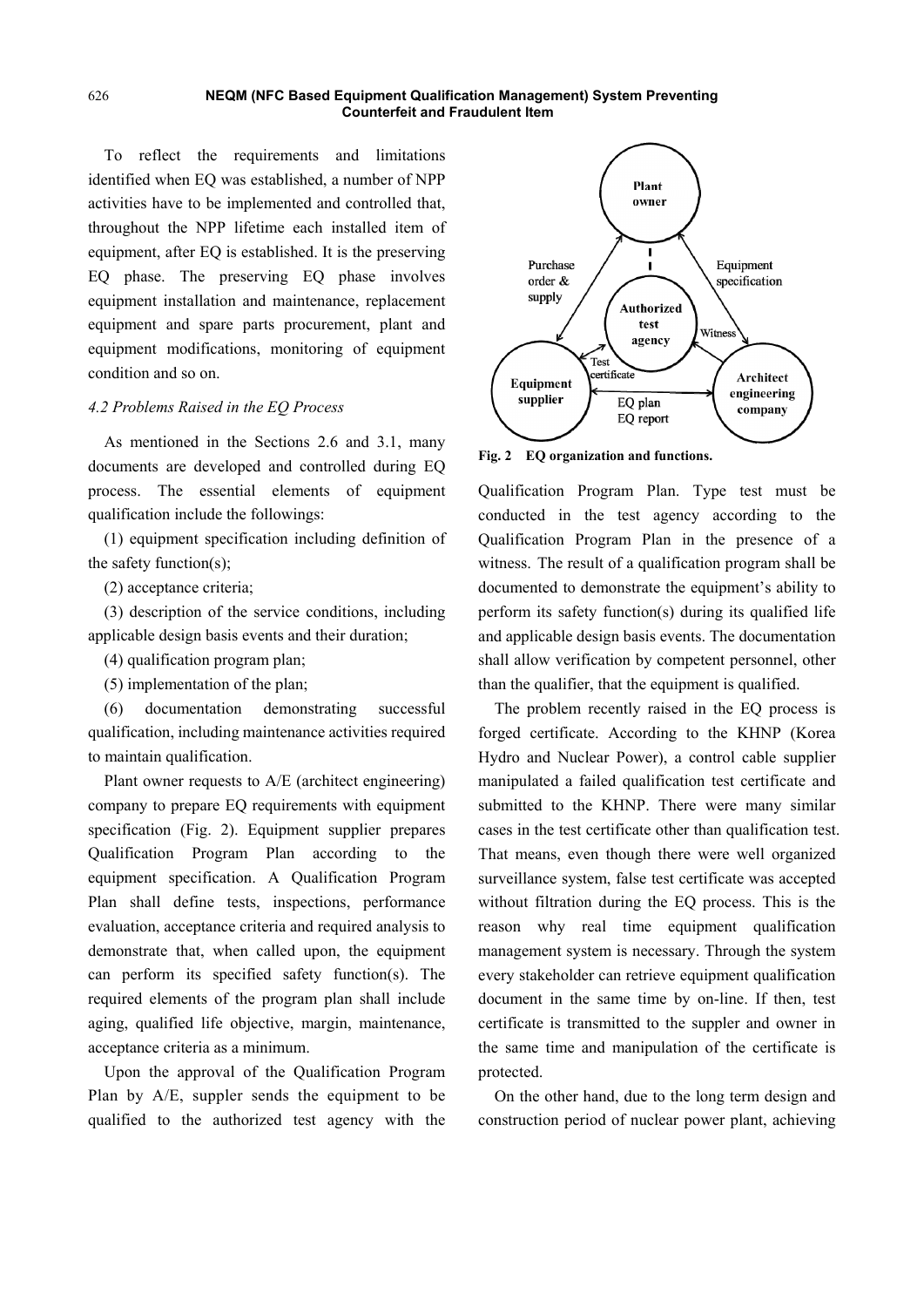consistency among design requirements, physical configuration, plant operation, and facility/equipment documentation is not easy. For example, when initial documentation is transferred from the original designer to the equipment supplier or plant owner, some of the necessary engineering files (justifications, calculations, consistency studies) may not have been established or provided, or may not have been up-dated according to the actual design at the test stage [10].

NFC based equipment qualification management system ensure that, the manufacture, fabrication and testing of the equipment is in accordance with the design requirements as expressed in the EQ documentation. An important objective of the NEQM (NFC based equipment qualification management) system is to ensure that accurate information, consistent with the equipment design, manufacture and test requirement, are available, in a timely manner to prevent counterfeit and fraudulent item.

# **5. NFC Technology for Real Time Two Way Communication**

RFID (radio frequency identification) technology includes many standards that operate at LF (low frequency), HF (high frequency), and UHF (ultrahigh frequencies). However, many standards are incompatible with each other within each of these frequency domains.

QR (quick response) codes and RFID technologies have been widely explored to enable the connection between the virtual world of the internet and physical world we live in. QR codes can be printed at virtually no cost on existing packaging or the pages of a book, but might be considered too conspicuous and unattractive to marketers. In addition, QR code readers are sensitive to reader (usually a smartphone) orientation, and ambient lighting conditions and dirt, sometimes resulting in a difficult capture experience [11]. In the other hand, RFID systems are often more expensive than barcode systems.

NFC is a subset of these standards operating in the HF band at 13.56 MHz under the ISO (International Standard Organization) 14443, ISO 18092, and FeliCa standards, supporting a maximum data rate of 424 kbits per second (kbps) up to 10 cm (Table 1). The NFC protocol not only supports communication between an active reader and a passive tag, but also allows for peer-to-peer communication between two active readers. Thus, an NFC-enabled mobile phone can both read a tag and receive and transmit data to another NFC- enabled mobile phone. Furthermore, tags can contain read/write memory, and today there are tag products with 4 kbytes of Flash [11, 12].

A NFC enabled mobile phone can thus write arbitrary data into a tag as long as it fits in the available memory. When reading such a tag, a mobile device will obtain both a tag's unique identifier and if requested, the corresponding data contents. To support secure writing access, an unformatted tag is initially writable by everyone, but it allows a client to set a security key on internal blocks of data (Fig. 3).

# *5.1 NFC Enabled Mobile Phones*

NFC enabled mobile phone is made by adding SEs (secure elements) and NFC interface. The NFC

| Description           | <b>NFC</b>            | Bluetooth            | Zigbee                 | IrDa                 |
|-----------------------|-----------------------|----------------------|------------------------|----------------------|
| Connection            | P <sub>2</sub> P      | P <sub>2</sub> P     | Star, P <sub>2</sub> P | P <sub>2</sub> P     |
| Chip price            | Low                   | Normal               | Low                    | Low                  |
| RFID compatibility    | Possible              | Impossible           | Impossible             | Impossible           |
| Range                 | Up to $10 \text{ cm}$ | Up to $10 \text{ m}$ | $10 - 20$ m            | Up to $10 \text{ m}$ |
| Transmission<br>Speed | $106 - 848$<br>kbps   | $\sim$ 24 Mbps       | $\sim$ 250 kbps        | $\sim$ 4 Mbps        |
| Set-up time           | $< 0.1$ s             | $\sim 6$ s           | -                      | $\sim 0.5$ s         |

**Table 1 Comparison between NFC and other Short Range Communication Technologies.**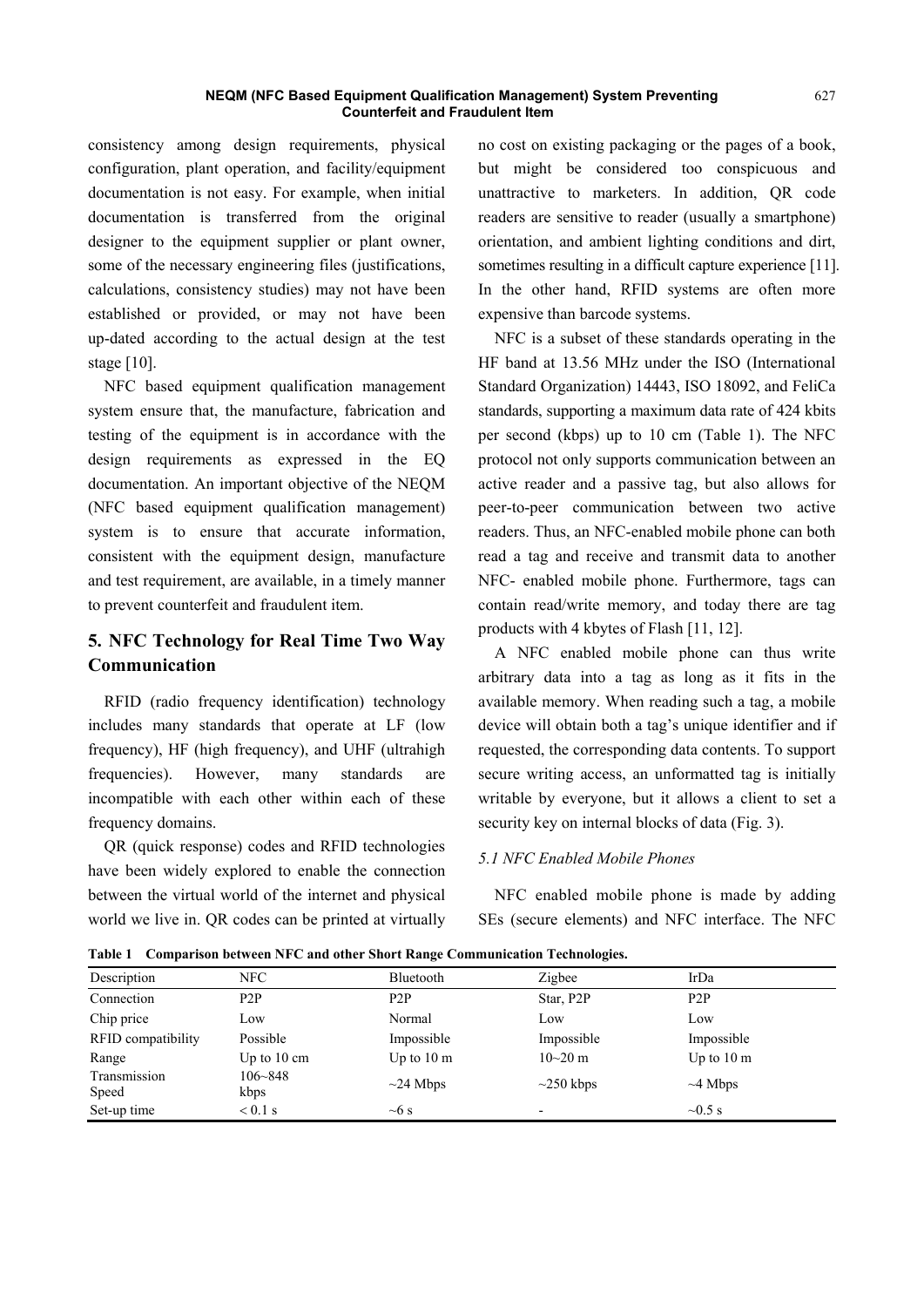

#### **NEQM (NFC Based Equipment Qualification Management) System Preventing Counterfeit and Fraudulent Item**

**Fig. 3 Architecture of NFC enabled mobile phone.** 

interface is composed of a contactless, analog/digital front-end (NFC contactless frontend), an NFC antenna and an IC (integrated circuit) called an NFC controller to enable NFC transactions. For the secure proximity transactions with external NFC devices, at least one SE is connected to the NFC controller. The SE is necessary to provide secure environment for programs and data. The host controller (baseband controller) functions as the heart of mobile phone. The host controller sets the operating modes of the NFC controller through the HCI (host controller interface), processes data that are sent to and received, and establishes a connection between the NFC controller and the SE. In addition, it maintains the communication interfaces, peripherals and the user interface [13].

# *5.2 Operating Principles of ISO/IEC 14443*

In the ISO/IEC 14443 protocol, proximity transactions are based on an electromagnetic coupling between a proximity card and RFID reader which uses an embedded microcontroller (including its own processor and one of several types of memory) and a magnetic loop antenna that operates at 13.56 MHz. ISO/IEEE 14443 enable contactless transactions between a reader device and a proximity card (or tag) used for identification. Contactless proximity smart cards operating at 13.56 MHz are powered by and communicate with the reader via inductive coupling of the reader antenna to the card antenna. An alternating magnetic field is produced by sinusoidal current flowing through the reader antenna loop. When a card enters the alternating magnetic field generated by a reader, an AC (alternating current) is induced in the card loop antenna. The data from the reader are clocked in, decoded, and processed by the IC embedded in the card. The IC communicates with the reader by modulating the load on the card antenna and the load on the reader antenna [13].

A NFC enabled mobile phone initiates the wireless communication, and can read and alter data stored in NFC tag. In this operating mode, a NFC enabled mobile phone is capable of reading NFC forum mandated tag type, such as NFC smart poster tags. This enables the mobile user to retrieve the data stored in the tag and take appropriate actions afterwards. NFC forum has standardized tag types, operation of tag types and data exchange format between components. The process consists of only reading data stored inside the passive tag and writing data to the passive tag.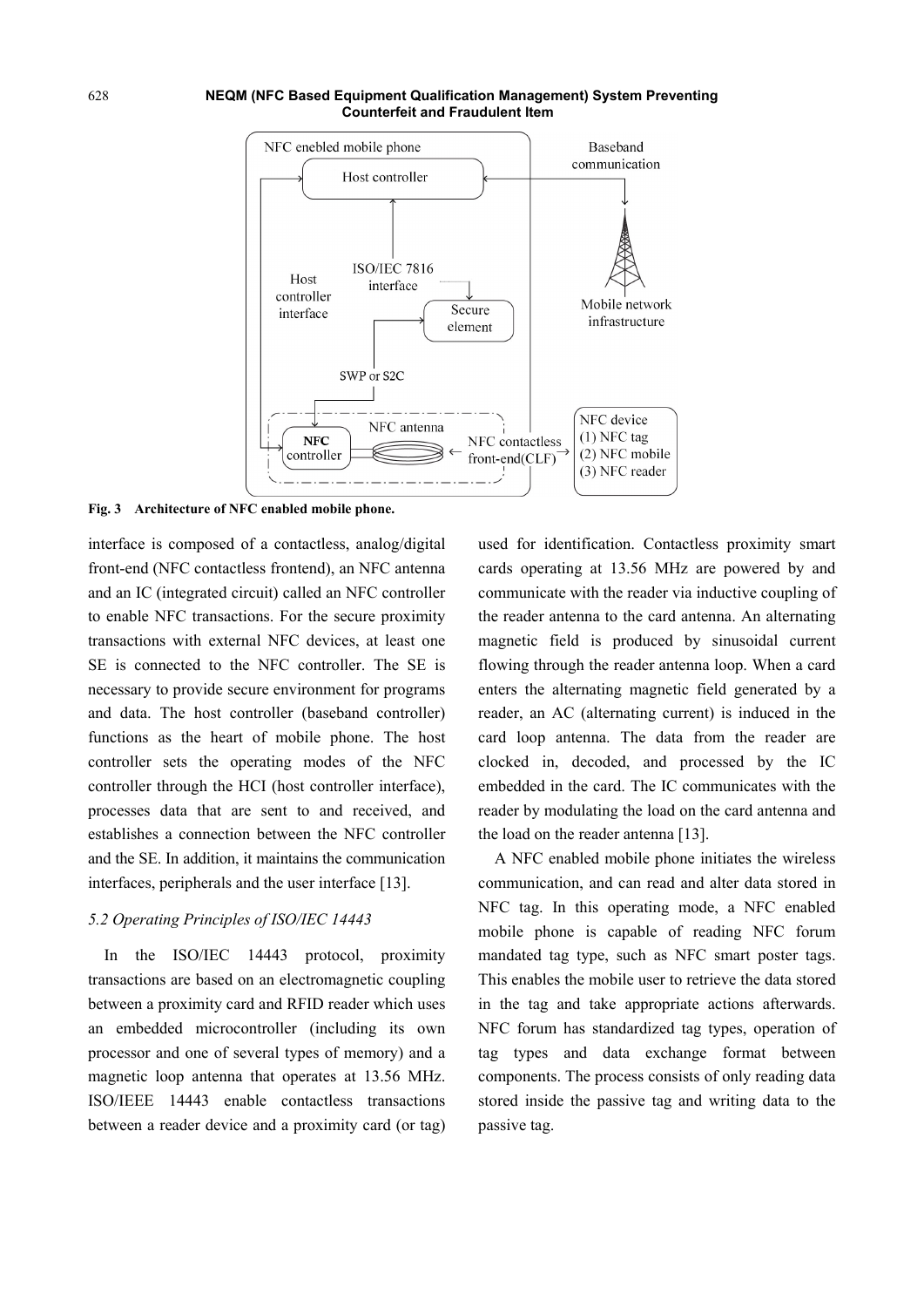# **6. NEQM System Preventing Counterfeit and Fraudulent Item**

## *6.1 System Development*

The system architecture can be seen in Fig. 4. It features two components: a NFC enabled mobile phone and a centralized web server. A dynamic interpretation of the operation of the system architecture of our implementation is presented in the interaction diagram in Fig. 5 [14].

The implementation allows the user to scan a passive NFC tag that has previously had an equipment identification written to it by a process that will be described later. Two APIs (application programming interfaces), namely JSR (Java specification request) 257 and JSR 177, are required to develop NFC application. JSR 257 provides reader/writer mode application programming resources, whereas JSR 177 and some classes in JSR 257 provide access to SEs.

As shown in Fig. 5, install NEQM server and NFC tag platform. Then, build a mobile web for the operation of the NEQM system. Attach a NFC tag to each equipment or device to be tested or qualified and embed an URL (uniform resource locator). Each tag has unique identification (URL). For the exchange of information between NEQM system and legacy system, for example, procurement management system or plant information system, interface system has to be developed.

## *6.2 Operation of the NEQM System*

The NEQM system can be used in line with qualification test, factory acceptance test and site acceptance test. Inspector and witness touch the NFC tag attached at the equipment by NFC enabled mobile device such as smartphones. Then, equipment identification information is sent to the smartphone with the URL where the details of the qualification equipment and test procedure are stored. Inspector and witness can browse the technical specification, test procedure and acceptance criteria through the NFC enabled mobile phone to perform the equipment qualification test. NEQM server controls access to the equipment data and qualification information for the secure operation of the system. Inspector and witness start the inspection and test with the signing on the test report. Inspector and witness can accomplish the proof of presence through the real time data communication with NEQM server. After finishing test, inspector writes the test results on the test report



**Fig. 4 NEQM system architecture.**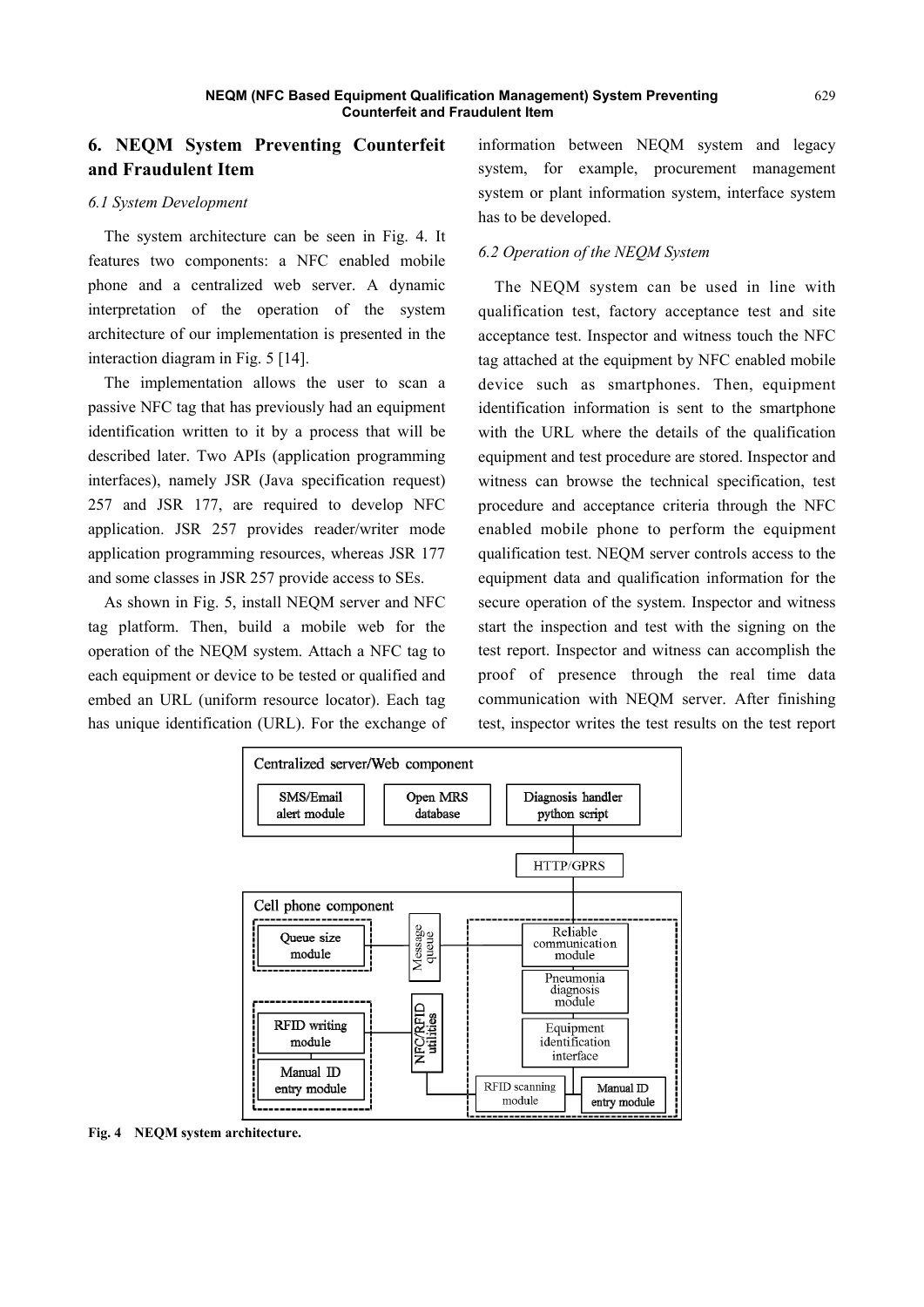

**Fig. 5 NFC based equipment qualification management system.** 

format preloaded in the NEQM server. Then, witness cosigns on the test report. The test results are shared by manufacturer, test institute, third party witness and end user in real time base. Therefore, the NEQM system can prevent counterfeiting of the test report or certificate.

# **7. Integration of the NEQM System with Legacy System**

An evaluation of past IRS (incident reporting system) data indicates that, a significant number of reported events have resulted from errors in the control and maintenance of the configuration of the physical facility, errors in the original design or design modifications, inadequate corrective actions, inadequate testing and documentation discrepancies. A review of results of IAEA OSART (operational safety assessment review team) missions and follow-up reports shows also that many findings are related to configuration management deficiencies [10]. Therefore, the IAEA has developed the guidance on configuration management for nuclear power stations.

NEQM system can be applied to the CM

(configuration management) of nuclear power stations by integration with the legacy systems such as PMS (procurement management system), PCS (plant control system), and FMS (facility management system) as shown in Fig. 6.

A/E registers the key information of equipment such as ID (identification) number and technical specification on the ELMS (equipment lifecycle management system) in the design phase of a plant. Then, links other detail information stored in the PMS, PCS and FMS stage by stage. If the key information is revised, the ELMS notify to every systems linked with the ELMS. The ELMS helps to maintain the integrity and accuracy required of licensing documents, maintenance procedures and operating procedures.

# **8. Conclusions**

This study has shown how to apply the NFC technology on the equipment qualification management to prevent counterfeit and fraudulent items. The NFC technology enables real time two way communication between NFC tag and NEQM system. And, EQ files are shared by every stakeholder through the mobile network and internet in real time.